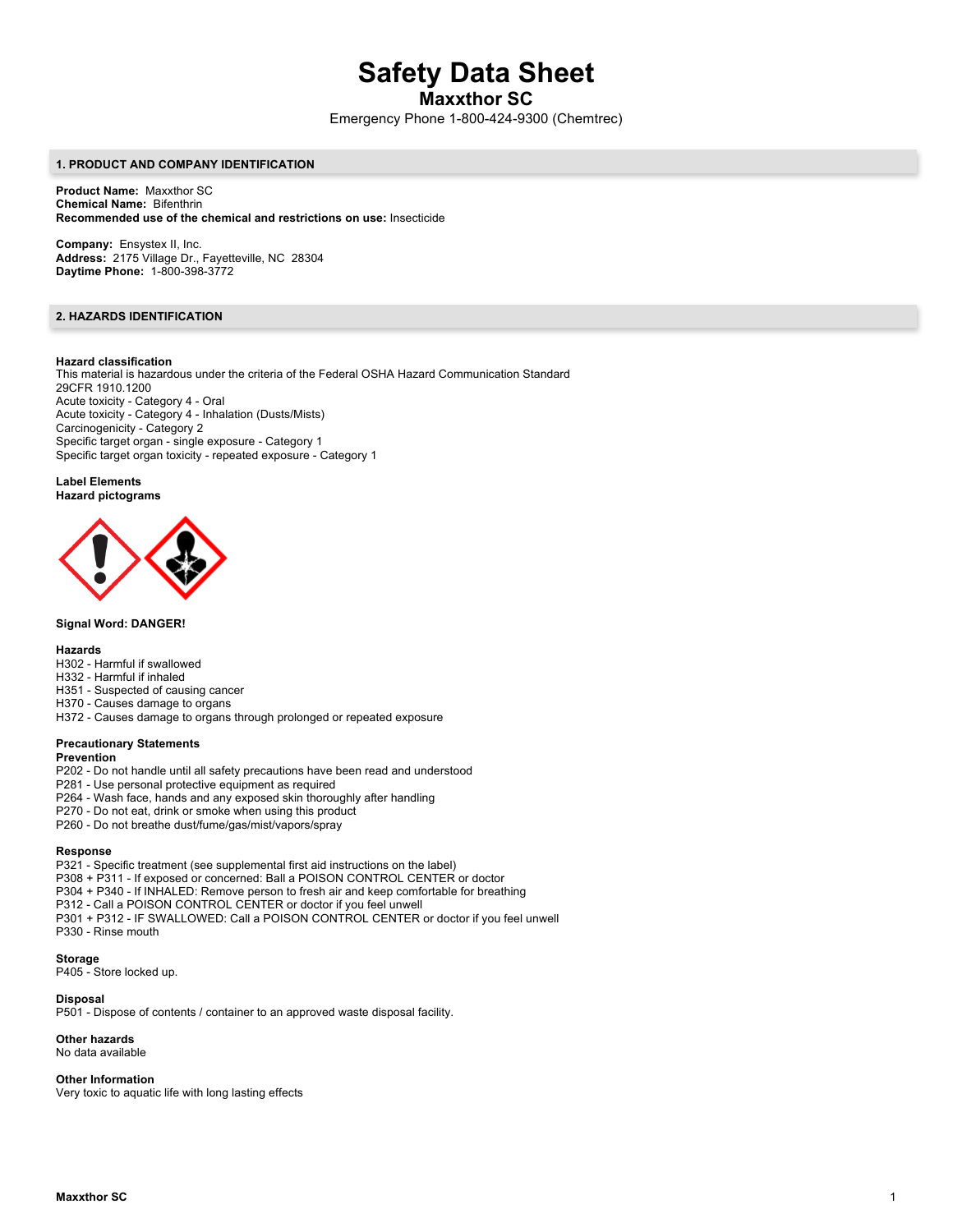# **3. COMPOSITION / INFORMATION ON INGREDIENTS**

Bifenthrin CAS # 82657-04-3 Weight % - 7.9 Propylene Glycol CAS # 57-55-6

# **4. FIRST-AID**

#### **Description of first-aid measures**

General advice: First-Aid responders should pay attention to self-protection and use the recommended protective clothing (chemical resistant gloves, splash protection). If potential for exposure exists, refer to Section 8 for specific personal protective equipment.

**Inhalation:** Move person to fresh air. If person is not breathing, call 911 or an ambulance, then give artificial respiration, preferably by mouth-to-mouth, if possible. If the person is not breathing and has no pulse, consider cardiopulmonary resuscitation (CPR); use pocket resuscitation mask, bag valve mask etc., to avoid risk of poisoning rescuer. Consult a physician in all cases.

**Eye Contact:** Hold eye open and rinse slowly and gently with water for at least 15-20 minutes. Remove contact lenses, if present, after the first 5 minutes, then continue rinsing eye. Call a Poison Control Center or doctor immediately for treatment advice.

**Skin Contact:** Take off Contaminated clothing. Rinse skin immediately with plenty of water for 15-20 minutes. Call a Poison Control Center or doctor immediately for treatment advice.

**Ingestion:** Call a Poison Control Center or doctor immediately for treatment advice. Have person sip a glass of water if able to swallow. Do not induce vomiting unless told to do so by the Poison Control Center. Never give anything by mouth to an unconscious person.

**Most important symptoms and effects, both acute and delayed:** Central nervous system effects.

#### **Indication of any immediate medical attention and special treatment needed**

Treat symptomatically. This product is a pyrethroid. If large amounts have been ingested, the stomach and intestines should be evacuated. Treatment is symptomatic and supportive. Digestible fats, oils, or alcohol may increase absorption and so should be avoided.

# **5. FIRE-FIGHTING MEASURES**

**Extinguishing Media:** Foam. Carbon dioxide (CO<sup>2</sup>). Dry chemical. Soft stream or water fog only if necessary.

| <b>Advice for firefighters</b>          |                |
|-----------------------------------------|----------------|
| <b>Explosion Data</b>                   |                |
| <b>Sensitivity to Mechanical Impact</b> | Not sensitive. |
| <b>Sensitivity to Static Discharge</b>  | Not sensitive  |

**Special protective equipment for firefighters:** Wear positive-pressure self-contained breathing apparatus (SCBA) and protective fire fighting clothing (includes fire fighting helmet, coat, trousers, boots and gloves). If protective equipment is not available or not used, fight fire from a protected location or safe distance.

### **6. ACCIDENTAL RELEASE MEASURES**

Personal Precautions: Isolate and post spill area. Wear appropriate safety clothing, respiratory protection devices and eye/face protection (see Section 8). Evacuate unprotected personnel that are nearby.

**Environmental precautions:** Keep people and animals away from and upwind of spill or leak. Prevent from entering into soil, ditches, sewers, waterways and /or groundwater. See Section 12, Ecological Information.

#### **Methods and materials for containment and cleanup:**

Small spills: knock down and dilute vapors with water fog or spray. Apply vapor suppression foams until spill can be cleaned up. Use non-sparking tools in cleanup operations. Large spills: Contact Ensystex II, Inc. for cleanup assistance. See Section 13, Disposal considerations, for additional information.

#### **7. HANDLING AND STORAGE**

**Handling:** Use good personal hygiene. Do not contaminate other pesticides, fertilizers, water, food or feed by storage or disposal. **Storage:** Keep out of reach of children. Product should be stored in compliance with local regulations. Store in a well ventilated, cool, dry area. Keep away from heat sources. Store in original container. **Incompatible products:** None known

#### **8. EXPOSURE CONTROLS/PERSONAL PROTECTION**

Applicators should refer to the product label for personal protection equipment requirements during application.

| Component                | Regulation                                                          | Type of listing | <b>Value/Notation</b>           |
|--------------------------|---------------------------------------------------------------------|-----------------|---------------------------------|
| Propylene glycol 57-55-6 | Safe Work Australia Standards for   8 hr TWA vapor and particulates |                 | 474 mg/m <sup>3</sup> (150 ppm) |
|                          | Airborne Contaminants                                               |                 |                                 |
|                          | Safe Work Australia Standards for   8 hr TWA particulates only      |                 | 10 mg/m <sup>3</sup>            |
|                          | Airborne Contaminants                                               |                 |                                 |

These recommendations are for Manufacturing. Applicators should see the product label for proper personal protective equipment.

**Engineering measures:** Apply technical measures to comply with the occupational exposure limits.

# **Exposure controls**

Provide general and/or local exhaust ventilation to control airborne levels below the exposure limits.

**Respiratory Protection:** Atmospheric levels should be maintained below the exposure guidelines. When respiratory protection is required or during emergency conditions, use a NIOSH/MSHA approved respiratory protection.

**Hand/Skin Protection:** Wear long-sleeved shirt, long pants, socks, protective gloves and shoes

**Eye/Face Protection:** Chemical proof goggles / face shield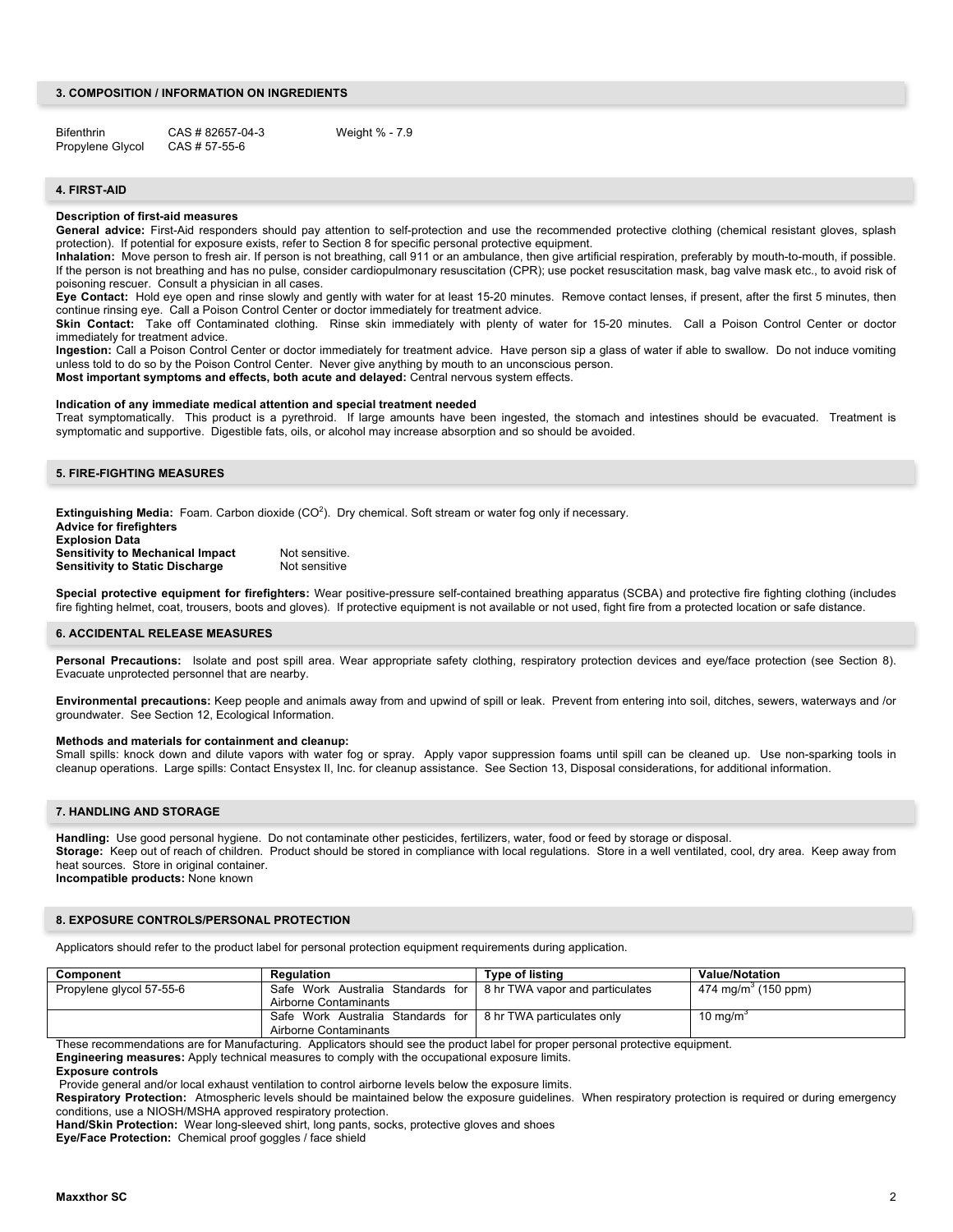#### **9. PHYSICAL AND CHEMICAL PROPERTIES**

Appearance/Odor: Beige liquid, Mild odor pH: 6.7 Flash Point/Range: > 65.5°C/ > 149.9°F Tag Closed Cup Water solubility: Dispersible in water Vapor pressure: 15.2 atmospheres at @ 68  $\mathrm{^{\circ}F}$  (20  $\mathrm{^{\circ}C}$ ) Specific Gravity: 1.024 @ 20°C Bulk Density: 8.53 lb/gal Flammability (solid, gas): No information available Flammability limit in Air Upper flammability limit: No information available Lower flammability limit: No information available Vapor pressure: No information available Vapor density: No information available Density: No information available Solubility in other solvents: No information available Partition coefficient: No information available Autoignition temperature: No information available Decomposition temperature: No information available

# **10. STABILITY AND REACTIVITY**

**Reactivity:** None under normal use conditions **Chemical Stability:** Stable under normal storage conditions. **Conditions to Avoid:** Heat, flames and sparks. **Materials to Avoid:** Strong bases. **Hazardous Decomposition Products:** Carbon oxides (CO<sub>x</sub>), hydrogen chloride, hydrogen fluoride, chlorine, fluorine **Additional Information:** Hazardous polymerization will not occur.

#### **11. TOXICOLOGICAL INFORMATION**

**Acute Toxicity:** Inhalation LC50/Rat/ 2.895 mg/L 4 hr (rat) Estimated; Oral LD50/Rat/632mg/kg; Dermal LD50/Rabbit/>2000mg/kg **Irritation:** Reacts with mucous membranes **Chronic Toxicity:** Inhalation, after repeated exposure, various species,

**Skin corrosion/irritation** Non-irritating to skin **Serious eye damage/eye irritation** Non-irritating to eye **Sensitization** Non-sensitizing

#### **Information on toxicological effects**

**Symptoms:** large doses of bifenthrin ingested by laboratory animals produced signs of toxicity including convulsions, tremors and bloody nasal discharge.

#### **Delayed and immediate effects as well as chronic effects from short and long-term exposure**

**Chronic toxicity:** Bifenthrin: Long-term exposure caused neurotoxicity (tremors and impaired gait) in the early exposure in animal studies, but tremors disappeared with continued exposure

**Carcinogenicity:** Bifenthrin: weak treatment-related response for liver adenocarcinomas and benign bladder tumors (lesions) in male mice.

**Neurological effects:** Bifenthrin causes clinical signs of neurotoxicity (tremors, impaired gait, excessive salivation) following acute or subchronic exposure. Tremors disappeared with continued exposure.

**No teratogenic effect No carcinogenic effects No reproductive toxicity effects No mutagenic effects Target organ effects:** Biifenthrin: Central Nervous System

Neurological effects: Bifenthrin causes clinical signs of neurotoxicity (tremors, impaired gait, excessive salivation) following acute or subchronic exposure. Tremors disappeared with continued exposure.

**Aspiration hazard:** No information available

# **12. ECOTOXICOLOGICAL INFORMATION**

**Toxicity Acute toxicity to fish** LC $_{50}$ , 96 Hour, 0.1 µg/l **Acute toxicity to aquatic crustacea** EC $_{50}$ , 48 Hour. 0.11 µg/l **Acute toxicity to algae/aquatic plants** EC50 72 Hour 0.822 mg/L **No Observed Effect Level Aquatic** (NOEC) Fish 21d 0.012 µg/l Crustacea 21d 0.0013 µg/l **Persistence and degradability** Bifenthrin: Moderately persistent. Does not readily hydrolyze. Not readily biodegradable. **Bioaccumulative potential** Bifenthrin: Has a potential for bioaccumulation **Mobility in soil** Bifenthrin: Immobile. Not expected to reach groundwater.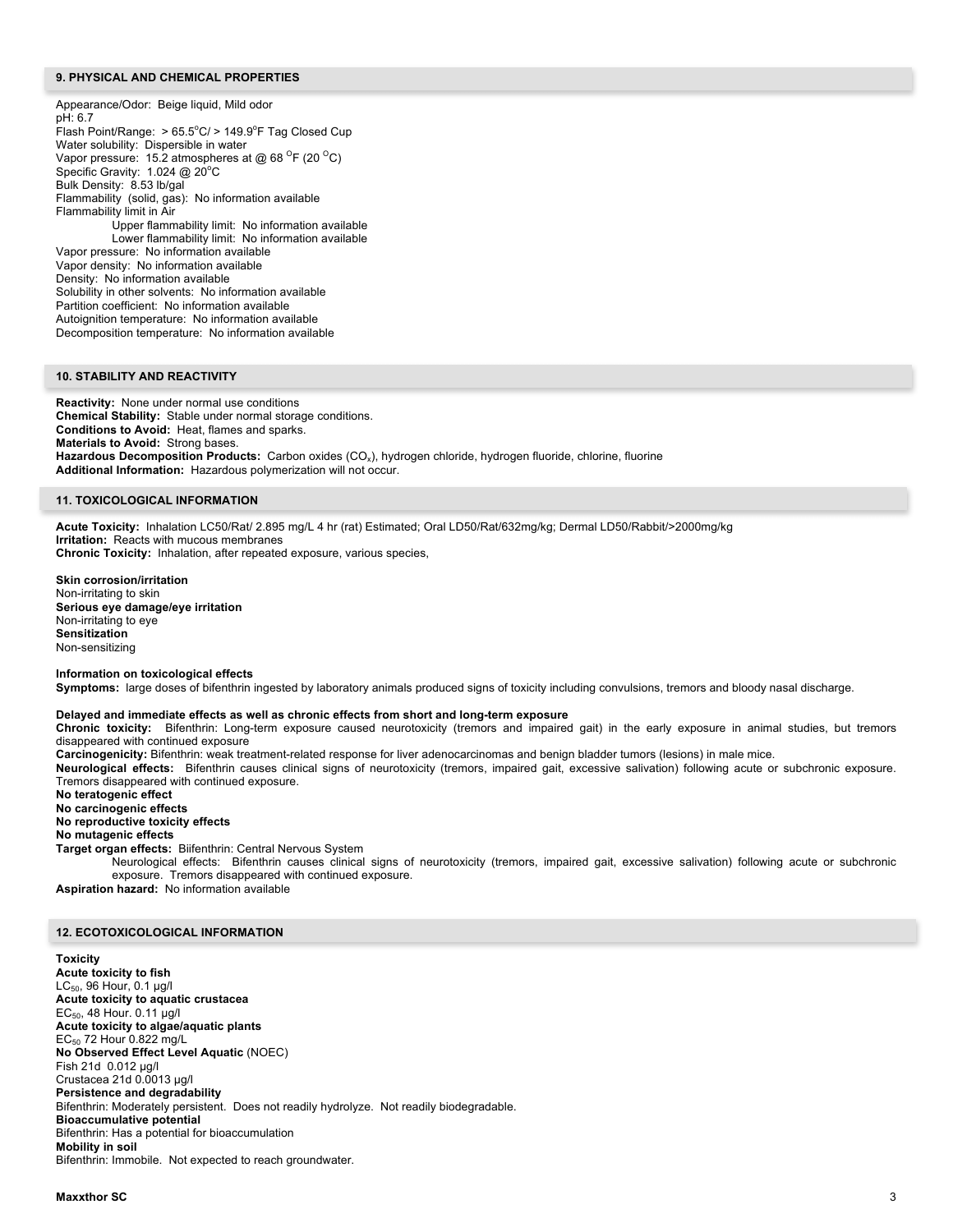# **13. DISPOSAL CONSIDERATIONS**

Waste disposal methods: Improper disposal of excess pesticide, spray mixture, or rinsate is prohibited. If these wastes cannot be disposed of by use according to the label instructions, contact appropriate authorities for guidance.

**Contaminated Packaging:** Containers must be disposed of in accordance with local, state and federal regulations. Refer to product label for container disposal instructions.

#### **14. TRANSPORT INFORMATION**

DOT This material is not a hazardous material as defined by U.S. Department of Transportation 49 CFR Parts 100 - 185.

TDG: Classification below is only applicable when shipped by vessel and is not applicable when shipped by road or rail only.

UN #: UN2191 Proper Shipping Name: Environmentally hazardous substance, liquid, n.o.s. Hazard Class: 9 Packing Group: III Marine Pollutant: Bifenthrin Description: UN3802, Environmentally hazardous substance, liquid, n.o.s. (Bifenthrin), 9 PG

#### **Classification for SEA transport (IMO-IMDG):**

Proper Shipping Name: Environmentally hazardous substance, liquid, n.o.s. UN #: UN3082 Hazard Class: 9 Packing group: III EmS No.: F-A, S-F Marine pollutant: Bifenthrin Description: UN3082, Environmentally hazardous substance, liquid, n.o.s. (Bifenthrin), 9 PG III

# **Classification for AIR transport (IATA/ICAO):**

UN#: UN3082 Proper Shipping Name: Environmentally hazardous substance, liquid, n.o.s. Hazard Class: 9 Packing group: III Limited quantity: 30 kg G

#### **15. REGULATORY INFORMATION**

The information herein is given in good faith, but no warranty, expressed or implied, is made. Consult Ensystex II for further information. **US Federal Regulations**

# **SARA 313**

Section 313 of Title III of the Superfund Amendments and Reauthorization Act of 1986 (SARA). This product contains a chemical or chemicals which are subject to the reporting requirements of the Act and Title 40 of the Code of Federal Regulations, Part 372:

| Chemical<br>' Name | --<br>. .<br>rw       | Weiahı<br>7 U   | 94<br>Values<br>I nresnoid<br>SА.<br>.<br>. |
|--------------------|-----------------------|-----------------|---------------------------------------------|
| Bifenthrin         | - 14 -<br>82657<br>-ט | $\sim$ . $\sim$ | .                                           |

**Superfund Amendments and Reauthorization Act of 1986 Title III (Emergency Planning and Community Right-to-Know Act of 1986) Sections 311 and 312**

| Acute health hazard               | Yes |
|-----------------------------------|-----|
| Chronic health hazard             | Yes |
| Fire hazard                       | N٥  |
| Sudden release of pressure hazard | N٥  |
| Reactive hazard                   | N٥  |
| Closn Water Act                   |     |

# **Clean Water Act**

This product does not contain any substances regulated as pollutants pursuant to the Clean Water Act (40 CFR 122.21 and 40 CFR 122.42) **CERCLA**

This material, as supplied, does not contain any substances regulated as hazardous substances under the Comprehensive Environmental Response Compensation and Liability Act (CERCLA) (40 CFR 302) or the Superfund Amendments and Reauthorization Act (SARA) (40 CFR 355). There may be specific reporting requirements of the local, regional, or state level pertaining to releases of this material.

**FIFRA Information** This chemical is a pesticide product registered by the Environmental Protection Agency and is subject to certain labeling requirements under federal pesticide law. These requirements differ from the classification criteria and hazard information required for safety data sheets, and for workplace labels of non-pesticide chemicals. Following is the hazard information as required on the pesticide label:

Caution

Signal Word: